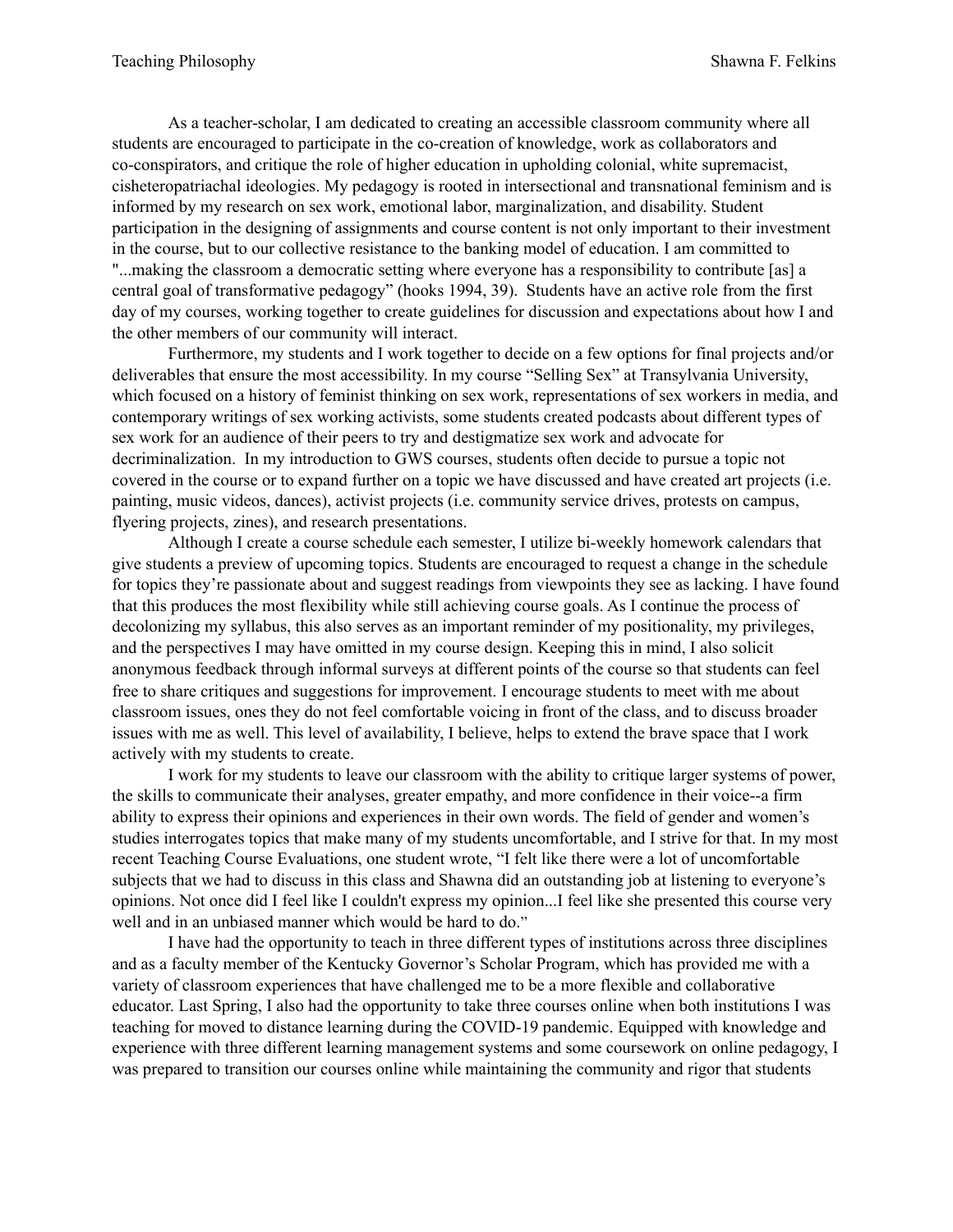have come to expect from my courses. My adaptability, flexibility, and curiosity lend to my ability to create new courses and to pivot when our classroom community needs me to.

## References

hooks, bell. 1994. *Teaching to Transgress: Education as the Practice of Freedom*. New York: Routledge.